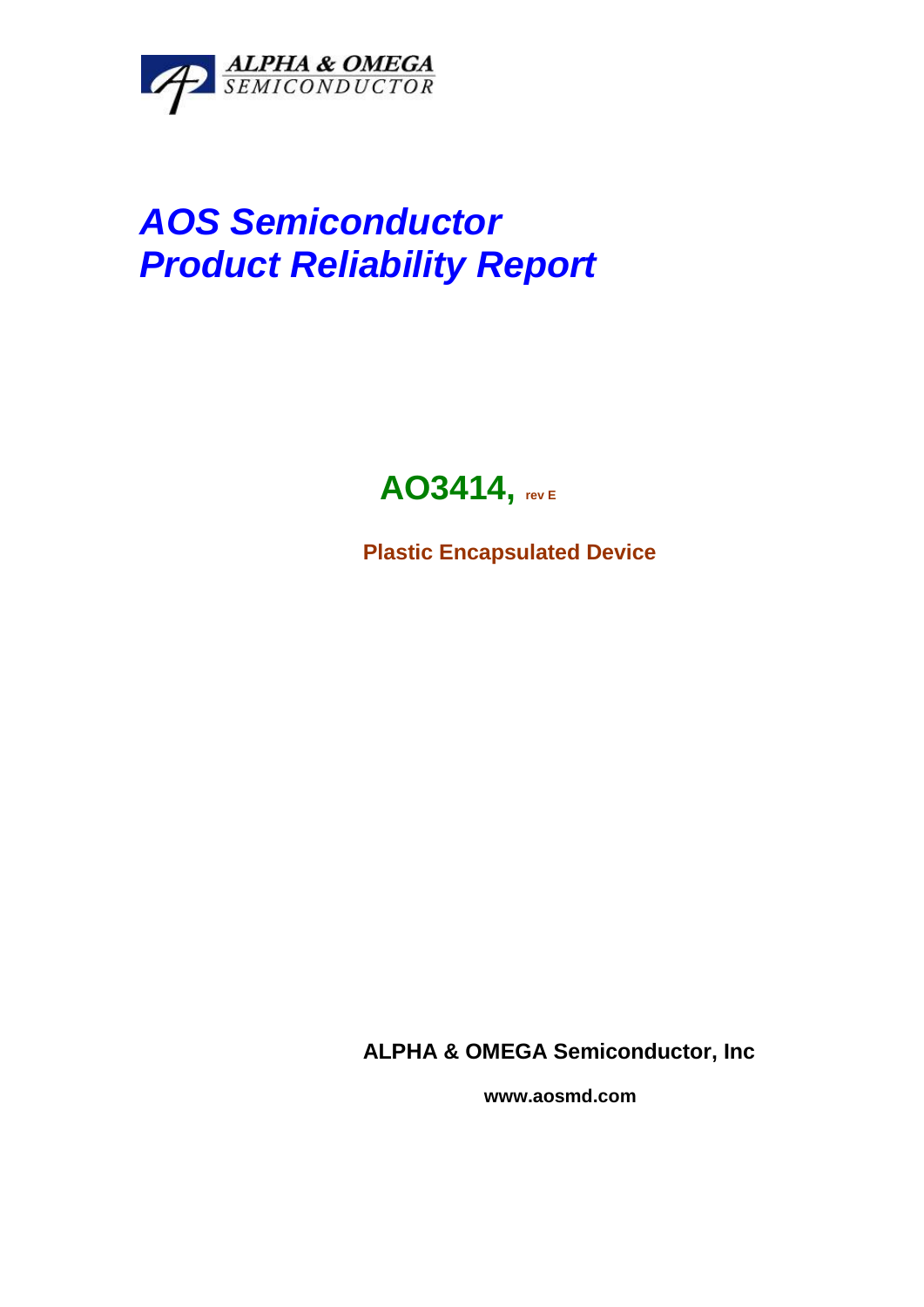

This AOS product reliability report summarizes the qualification result for AO3414. Accelerated environmental tests are performed on a specific sample size, and then followed by electrical test at end point. Review of final electrical test result confirms that AO3414 passes AOS quality and reliability requirements. The released product will be categorized by the process family and be monitored on a quarterly basis for continuously improving the product quality.

#### **Table of Contents:**

- I. Product Description
- II. Package and Die information
- III. Environmental Stress Test Summary and Result
- IV. Reliability Evaluation

#### **I. Product Description:**

The AO3414 uses advanced trench technology to provide excellent  $R_{DS(ON)}$ , low gate charge and operation with gate voltages as low as 1.8V. This device is suitable for use as a load switch or in PWM applications.

-RoHS Compliant -Halogen Free

Detailed information refers to datasheet.

#### **II. Die / Package Information:**

|                                       | AO3414                         |  |  |  |
|---------------------------------------|--------------------------------|--|--|--|
| <b>Process</b>                        | Standard sub-micron            |  |  |  |
|                                       | 20V N-Channel MOSFET           |  |  |  |
| Package Type                          | SOT <sub>23</sub>              |  |  |  |
| <b>Lead Frame</b>                     | Cн                             |  |  |  |
| Die Attach                            | Ag Epoxy                       |  |  |  |
| <b>Bonding Wire</b>                   | Cu & Au wire                   |  |  |  |
| <b>Mold Material</b>                  | Epoxy resin with silica filler |  |  |  |
| <b>MSL (moisture sensitive level)</b> | Level 1 based on J-STD-020     |  |  |  |

**Note \*** based on information provided by assembler and mold compound supplier